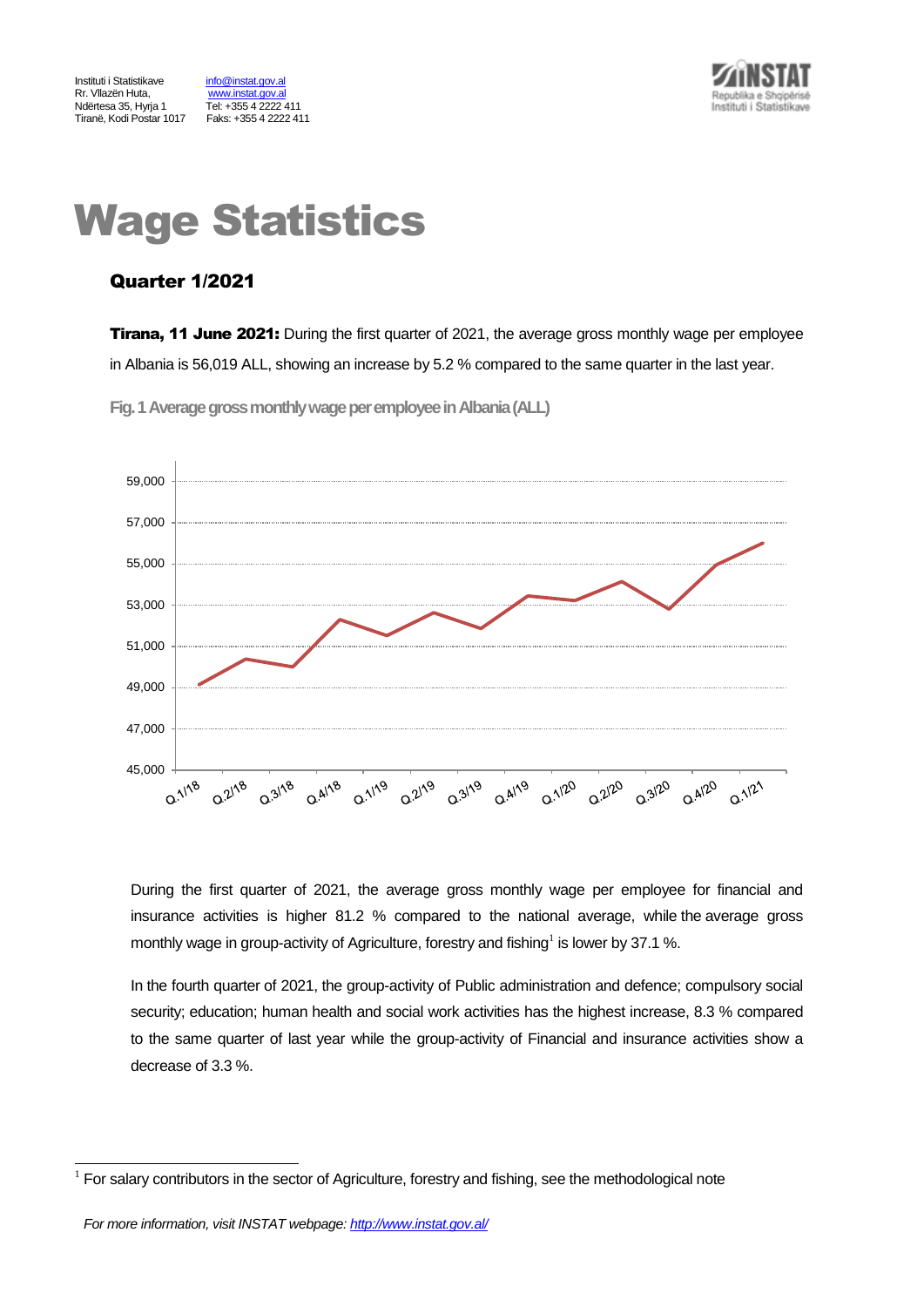

#### Fig. 2 Average gross monthly wage by economic activities (ALL)

During the first quarter of 2021, the average gross monthly wage for an employee in a group profession of legislators, senior officials of state administrators and executive directors is higher by 72.8 % compared to the national average, while for Elementary Occupations is lower by 38.8 %.

In the first quarter 2021, the group-occupation of Elementary Occupations has the highest increase, 7.8 % compared to the same quarter of 2020, while the group-occupation of legislators, senior officials of state administrators and executive directors has increased, with 2.2 %.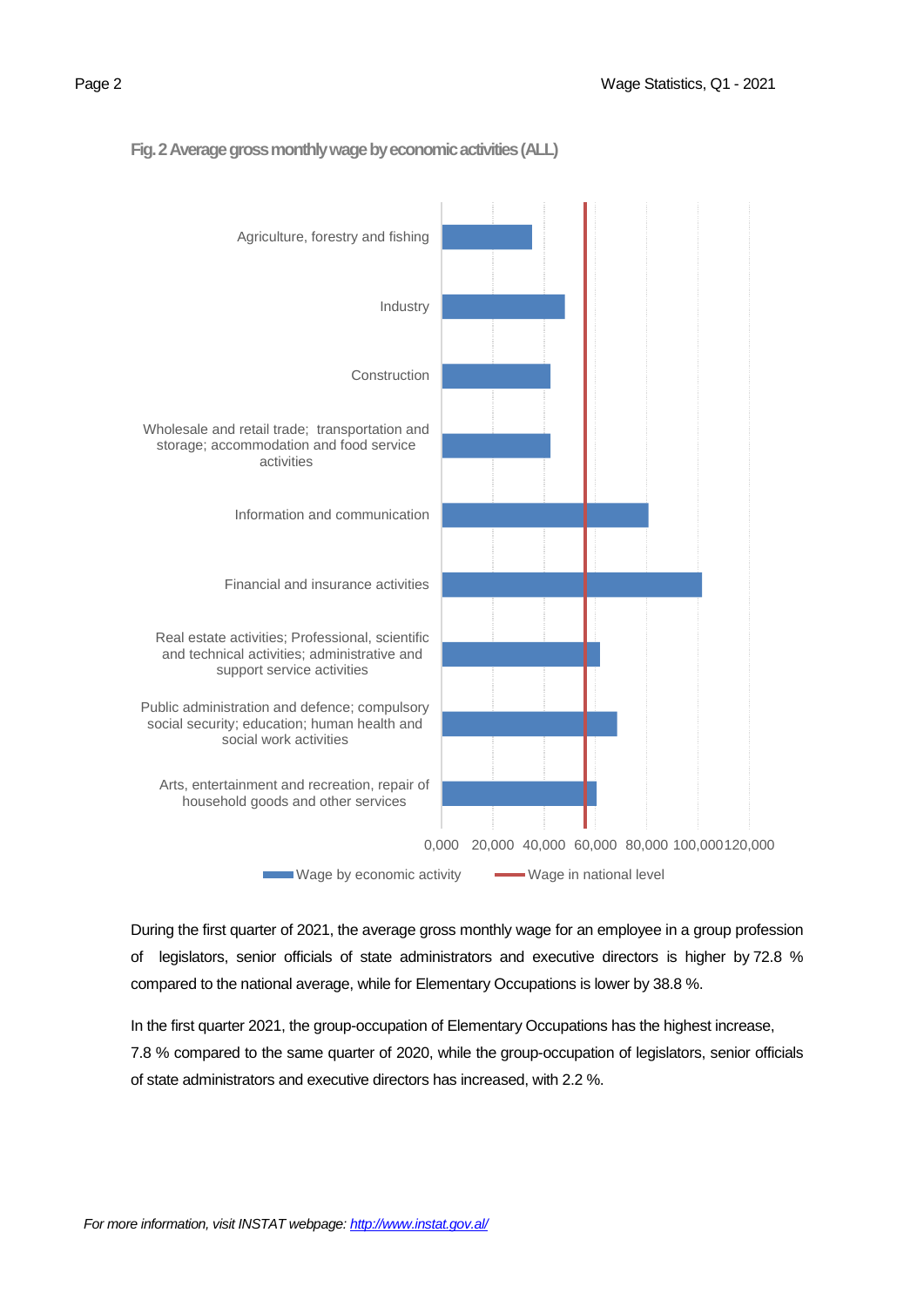

# **Fig. 3Average gross monthly wage by group-occupations(ALL)**

 **Tab. 1 Average gross monthly wage per employee and approved minimum wage** 

| <b>Description</b>                                     | Q.1/18 | Q.2/18 | Q.3/18 | Q.4/18 | Q.1/19 | Q.2/19 | Q.3/19 | Q.4/19 | Q.1/20 | Q.2/20 | Q.3/20 | Q.4/20 | Q.1/21 |
|--------------------------------------------------------|--------|--------|--------|--------|--------|--------|--------|--------|--------|--------|--------|--------|--------|
| Average monthly wage per<br>employee                   | 49.145 | 50.392 | 50.015 | 52,312 | 51.531 | 52.645 | 51.870 | 53.458 | 53.232 | 54.149 | 52.815 | 54.951 | 56,019 |
| Average monthly wage per<br>employee in public sector  | 59.728 | 60.595 | 60.494 | 63.276 | 61.384 | 63.207 | 63.911 | 63.826 | 63.116 | 63.389 | 64.334 | 66.479 | 67.769 |
| Average monthly wage per<br>employee in private sector | 44.796 | 45.667 | 45.274 | 47.299 | 46.982 | 47.894 | 46.473 | 48.767 | 48.272 | 49.280 | 47.486 | 49.440 | 50.330 |
| Approved minimum wage                                  | 24.000 | 24.000 | 24.000 | 24.000 | 26.000 | 26,000 | 26.000 | 26.000 | 26,000 | 26,000 | 26.000 | 26.000 | 30.000 |

 *Source of information: General Directorate of Taxation, social insurance contributors; INSTAT's calculation*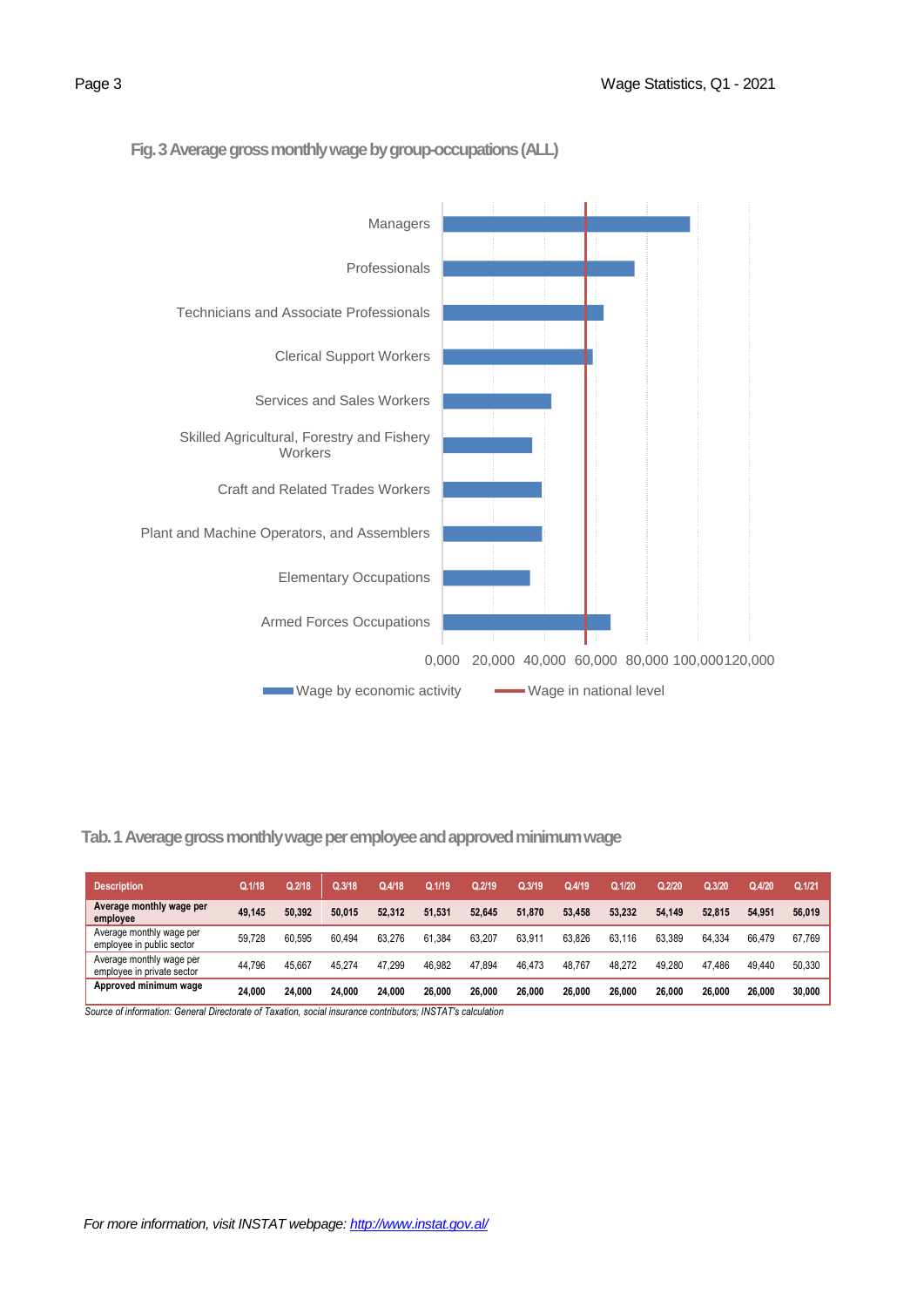# **Tab.2 Average gross monthly wage per employee by economic activity**

| <b>NACE Rev2</b><br>(sections) | Economic<br>activity by NACE<br>Rev <sub>2</sub>                                                                                              | Q.1/18  | Q.2/18  | Q.3/18  | Q.4/18  | Q.1/19  | Q.2/19  | Q.3/19  | Q.4/19  | Q.1/20  | Q.2/20  | Q.3/20  | Q.4/20  | Q.1/21  |
|--------------------------------|-----------------------------------------------------------------------------------------------------------------------------------------------|---------|---------|---------|---------|---------|---------|---------|---------|---------|---------|---------|---------|---------|
|                                | <b>Total</b>                                                                                                                                  | 49,145  | 50,392  | 50,015  | 52.312  | 51,532  | 52,645  | 51.870  | 53,458  | 53,232  | 54,149  | 52,815  | 54,951  | 56,019  |
| la                             | Agriculture, forestry<br>and fishing                                                                                                          | 36.822  | 36,961  | 36,334  | 37,343  | 37,956  | 39,313  | 36,397  | 35,105  | 33,850  | 33,856  | 33,500  | 32,474  | 35,256  |
| B, C, D, E                     | Industry                                                                                                                                      | 41.023  | 41.464  | 41,711  | 44.672  | 43.463  | 43,607  | 44,134  | 45,418  | 45,088  | 45,536  | 45,264  | 45,954  | 48,06   |
| F                              | Construction                                                                                                                                  | 43,630  | 43,654  | 43,749  | 43,475  | 42,428  | 42,521  | 41,715  | 42,292  | 41,560  | 41,531  | 41,845  | 41,532  | 42,519  |
| G,H,I                          | Wholesale and retail<br>trade; transportation<br>and storage;<br>accommodation and<br>food service<br>activities                              | 35.375  | 36.561  | 36.555  | 38.292  | 38.558  | 38.892  | 38.577  | 40.147  | 39.964  | 39.415  | 39.051  | 41.148  | 42,516  |
| IJ                             | Information and<br>communication                                                                                                              | 71.497  | 78.423  | 75,597  | 77,719  | 76.037  | 87.605  | 76.500  | 80.003  | 78.460  | 84,589  | 76,763  | 82.851  | 80,707  |
| Ιĸ                             | Financial and<br>insurance activities                                                                                                         | 100,455 | 114,162 | 100,609 | 111,626 | 101,734 | 113,339 | 100,547 | 115,094 | 104,985 | 117,941 | 102,262 | 115,189 | 101,521 |
| L,M,N                          | Real estate<br>activities:<br>Professional,<br>scientific and<br>technical activities;<br>administrative and<br>support service<br>activities | 57.819  | 58,247  | 59,157  | 60,807  | 59,726  | 60,102  | 57.871  | 60,214  | 60,355  | 60,963  | 60,333  | 62,505  | 61,745  |
| O.P. Q                         | Public<br>administration and<br>defense:<br>compulsory social<br>security; education;<br>human health and<br>social work activities           | 60,306  | 60,756  | 61,103  | 62,070  | 61,554  | 63,276  | 64,065  | 63,577  | 63,134  | 63,860  | 64,591  | 66,435  | 68,385  |
| R.S.T.U                        | Arts, entertainment<br>and recreation.<br>repair of household<br>goods and other<br>services                                                  | 49,349  | 49,740  | 49,168  | 56,560  | 57,402  | 56,295  | 56,012  | 60,431  | 57,814  | 57,140  | 56,921  | 60,736  | 60,532  |

*Source of information: General Directorate of Taxation, social insurance contributors; INSTAT's calculation*

# **Tab.3Average gross monthly wage per employee by group-occupations**

| <b>Group-occupations ISCO-</b><br>08                         | Q.1/18 | Q.2/18      | Q.3/18 | Q.4/18  | Q.1/19 | Q.2/19  | Q.3/19 | Q.4/19 | Q.1/20 | Q.2/20 | Q.3/20 | Q4/20  | Q.1/21 |
|--------------------------------------------------------------|--------|-------------|--------|---------|--------|---------|--------|--------|--------|--------|--------|--------|--------|
| <b>Total</b>                                                 | 49,145 | 50,392      | 50,015 | 52,312  | 51,532 | 52,645  | 51,870 | 53,458 | 53,232 | 54,149 | 52,815 | 54,951 | 56,019 |
| Managers                                                     | 96,166 | 100,03<br>5 | 97,297 | 101,886 | 96,656 | 100,049 | 97,951 | 99,166 | 94,709 | 95,987 | 93,738 | 99,259 | 96,836 |
| Professionals                                                | 66,097 | 67.491      | 68,024 | 70,032  | 68,667 | 70,706  | 71,158 | 72,350 | 70,540 | 71,024 | 71,325 | 74,172 | 75,158 |
| <b>Technicians and Associate</b><br>Professionals            | 54,650 | 55,562      | 56,168 | 59,932  | 58,923 | 59,773  | 59,236 | 60,151 | 59,175 | 59,508 | 59,830 | 61,573 | 63,031 |
| <b>Clerical Support Workers</b>                              | 51,082 | 51.758      | 52,981 | 56,312  | 55,213 | 55,756  | 55,624 | 57,668 | 56,550 | 58,501 | 56,929 | 60,633 | 58,762 |
| Services and Sales Workers                                   | 37,770 | 38,077      | 37,040 | 38,235  | 39,081 | 39,736  | 38,797 | 39,733 | 40,259 | 40,951 | 39,823 | 41,186 | 42,584 |
| Skilled Agricultural, Forestry and<br><b>Fishery Workers</b> | 30,861 | 30,932      | 31,151 | 31,164  | 32,370 | 32,462  | 32,777 | 33,040 | 33.426 | 32,934 | 32,882 | 32,753 | 35,073 |
| Craft and Related Trades<br><b>Workers</b>                   | 33,898 | 34,516      | 34,782 | 36,438  | 35,578 | 35,958  | 36,091 | 36,831 | 36,517 | 36,733 | 36,759 | 37,346 | 38,785 |
| Plant and Machine Operators,<br>and Assemblers               | 34,653 | 35,141      | 35,439 | 36,637  | 35,781 | 36,232  | 36,381 | 37,253 | 36,315 | 36,719 | 36,622 | 37,999 | 38,995 |
| Workers (Elementary<br>Occupations)                          | 29,910 | 30,344      | 30,407 | 31,334  | 31,409 | 31,941  | 31,757 | 32,247 | 31,814 | 31,898 | 31,874 | 32,454 | 34,295 |
| Armed Forces Occupations                                     | 59,613 | 59,645      | 59,087 | 59,150  | 59,379 | 63,522  | 63,802 | 64,274 | 63.448 | 63,662 | 64,041 | 64,495 | 65,705 |

*Source of information: General Directorate of Taxation, social insurance contributors; INSTAT's calculation*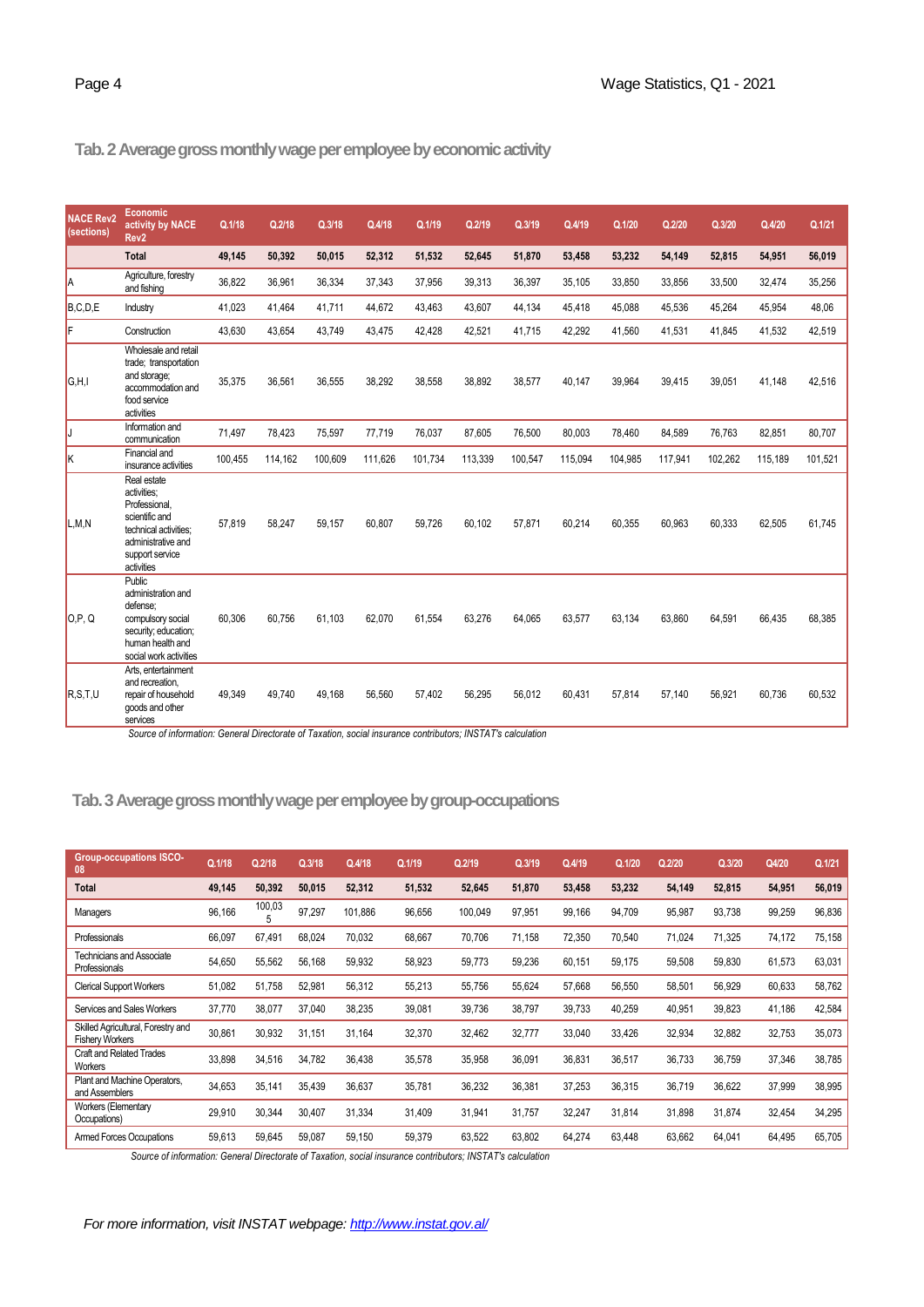# Methodology

This publication contains detailed data on the level of wages, their distribution and the change over the quarters, These statistics offer an opportunity to compare salaries in different industries and for different occupational groups, Wage statistics are also of particular importance to the monitoring of economic indicators that are used by policy-makers, employers and trade unions to assess job supply and job requirements,

## **Legal Base**

- [Law No,17/2018 on Official Statistics](http://instat.gov.al/media/3972/law-no17-2018-on-official-statistics.pdf)
- Official Statistics National Programme 2017-2021
- Memorandum of Cooperation with the General Directorate of Taxation

## **Source of Information**

The source of Information on wages is the General Directorate of Taxation, based to the memorandum of cooperation. The data are from the enterprises payroll (E- SIG 025 form),

This form serves to declare three types of tax liabilities:

- Social Security Contributions,
- Health Insurance Contributions
- Income from Employment of Employees,

Variables are three types: original variables from DPT, additional variables from INSTAT and derived variables. The two main variables of interest are the number of employees and the gross wage paid to the employee.

## **Definitions**

*Average monthly wage* - is the gross wage of an employee for the work performed per month,

This is constituted by the following elements:

- Basic wage for job performed
- Additional payment for managerial duties
- Additional payment for years at work
- Additional payment for difficult working conditions
- Other regular additional payments

Social security contributions and taxation on income are not deducted from the average monthly wage,

*Monthly minimum wage* - is the official minimum wage approved by a Decision of the Council of Ministers,

 *Salary contributors in the sector of Agriculture, Forestry and fishing* - are considered all employees declared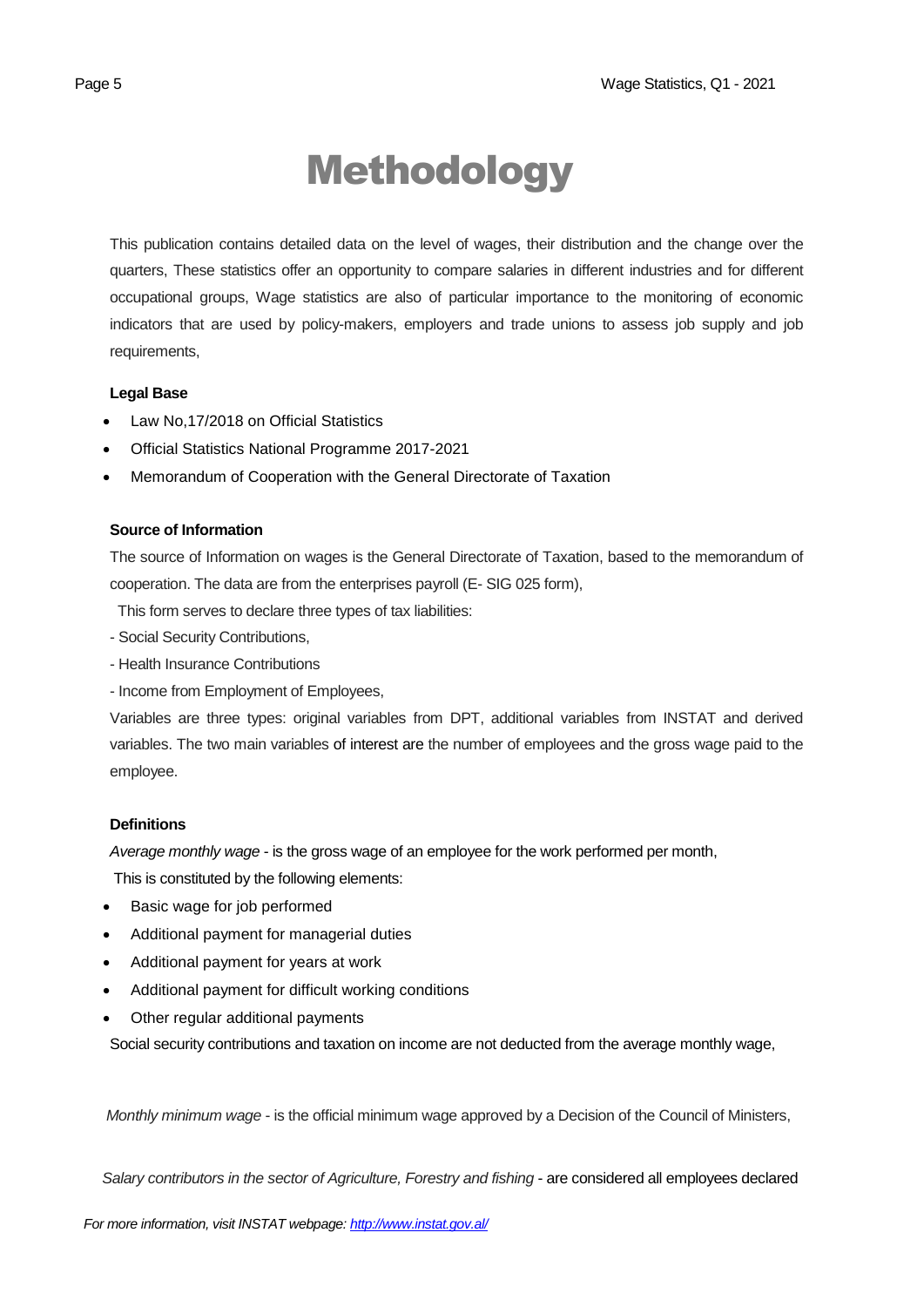in the General Directorate of Taxation, by farms / agricultural enterprises.

#### **Classifications**

• The classification of enterprises is done according to the Nomenclature of Economic Activities, NACE Rev, 2 as follows:

| Nace Rev2,<br>(Sections) | <b>Description</b>                                                                                                         |
|--------------------------|----------------------------------------------------------------------------------------------------------------------------|
| $\mathbf{A}$             | Agriculture, forestry and fishing                                                                                          |
| B                        | Mining and quarrying                                                                                                       |
| $\mathbf{C}$             | Manufacturing                                                                                                              |
| D                        | Electricity, gas, steam and air conditioning supply                                                                        |
| E                        | Water supply; sewerage, waste management and remediation activities                                                        |
| F                        | Construction                                                                                                               |
| G                        | Wholesale and retail trade; repair of motor vehicles and motorcycles                                                       |
| H                        | Transportation and storage                                                                                                 |
|                          | Accommodation and food service activities                                                                                  |
| J                        | Information and communication                                                                                              |
| K                        | Financial and insurance activities                                                                                         |
|                          | Real estate activities                                                                                                     |
| M                        | Professional, scientific and technical activities                                                                          |
| N                        | Administrative and support service activities                                                                              |
| $\Omega$                 | Public administration and defense; compulsory social security                                                              |
| P                        | Education                                                                                                                  |
| $\Omega$                 | Human health and social work activities                                                                                    |
| R                        | Arts, entertainment and recreation                                                                                         |
| S                        | Other service activities                                                                                                   |
| т                        | Activities of households as employers; undifferentiated goods- and services-producing activities of households for own use |
| U                        | Activities of extraterritorial organizations and bodies                                                                    |

*•* Classification of occupations is done according to International Classification of Occupations, ISCO-08 as follows:

| ISCO 08                    | <b>Description</b>                                         |
|----------------------------|------------------------------------------------------------|
| <b>Managers</b><br>1.      |                                                            |
| 11                         | Chief executives, senior officials and legislators         |
| 12                         | Administrative and commercial managers                     |
| 13                         | Production and specialized services managers               |
| 14                         | Hospitality, retail and other services managers            |
| <b>Professionals</b><br>2. |                                                            |
| 21                         | Science and engineering professionals                      |
| 22                         | Health professionals                                       |
| 23                         | Teaching professionals                                     |
| 24                         | Business and administration professionals                  |
| 25                         | Information and communications technology professionals    |
| 26                         | Legal, social and cultural professionals                   |
| 3.                         | Technicians and associate professionals                    |
| 31                         | Science and engineering associate professionals            |
| 32                         | Health associate professionals                             |
| 33                         | Business and administration associate professionals        |
| 34                         | Legal social, cultural and related associate professionals |
| 35                         | Information and communications technicians                 |